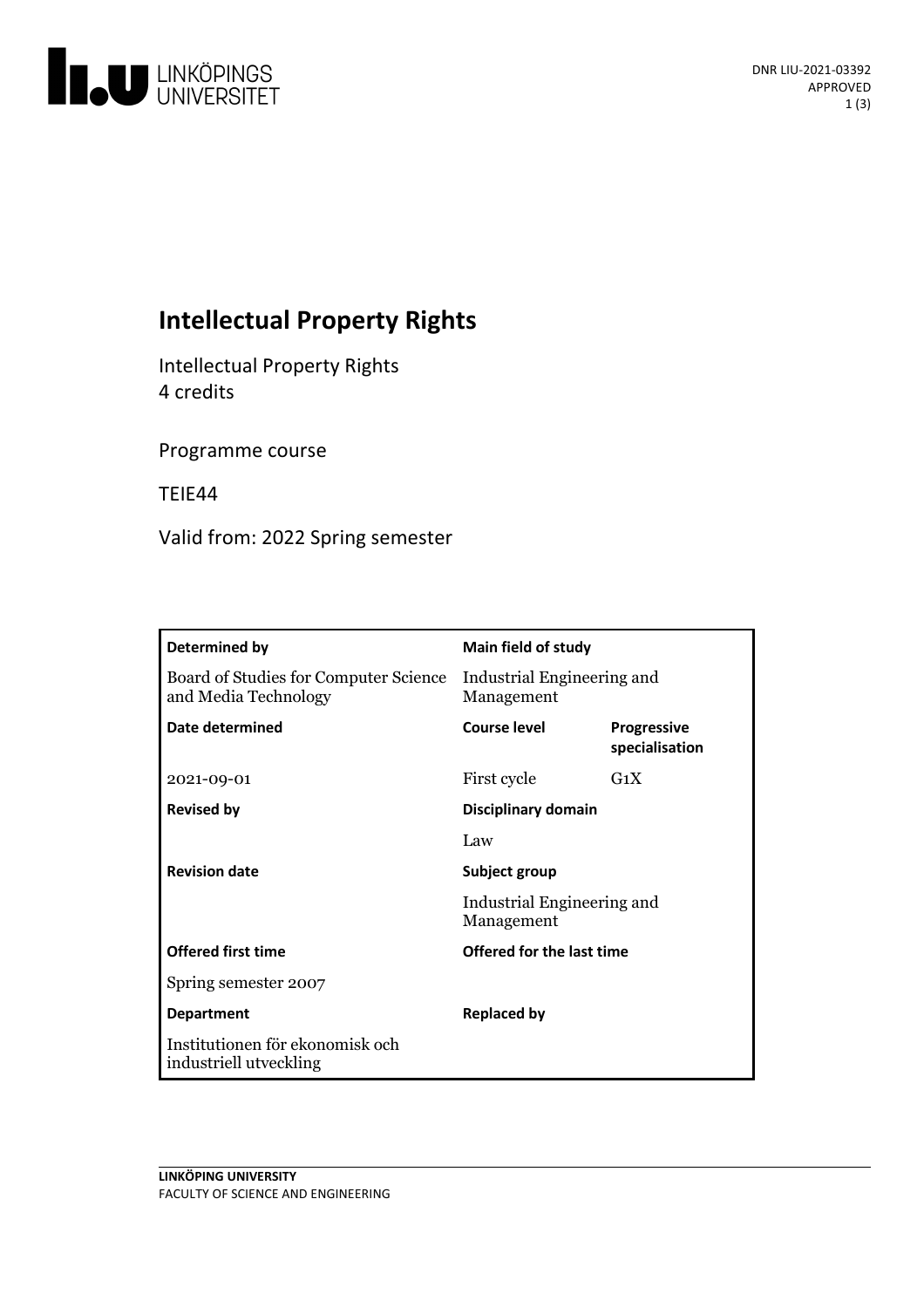## Course offered for

- Master of Science in Computer Science and Engineering
- Master of Science in Information Technology
- Master of Science in Computer Science and Software Engineering
- Master of Science in Applied Physics and Electrical Engineering
- Master of Science in Applied Physics and Electrical Engineering International

### Intended learning outcomes

The aim of this course is to letthe students learn about the kind of innovative technical work that can be protected by IPRs and how companies with respect to IPRs make business assessments. After completed course, the students are supposed to have capacity to solve, on

their own hand, minor juridical questions within "Intellectual Property Rights". They should also be able to follow and understand more complex juridical discussions.

## Course content

The focus of the course will be on the Intellectual Property Rights. The legal issues of Patents, Trademarks, Design and Copyright will be discussed, as well as the questions on the different possibilities of protecting computer soft- and hardware.<br>Questions related to the commercialisation of IP rights throughout license-<br>agreements. Trade secrets and the marketing legislation will a the course.

# Teaching and working methods

Lectures and individual studies

### Examination

TEN2 Written examination 3.5 credits U, 3, 4, 5 UPG1 Mandatory seminars and written assignments 0.5 credits U, G The course will be evaluated through written examination TEN2 and mandatory seminars including a written assignment UPG1.

### Grades

Four-grade scale, LiU, U, 3, 4, 5